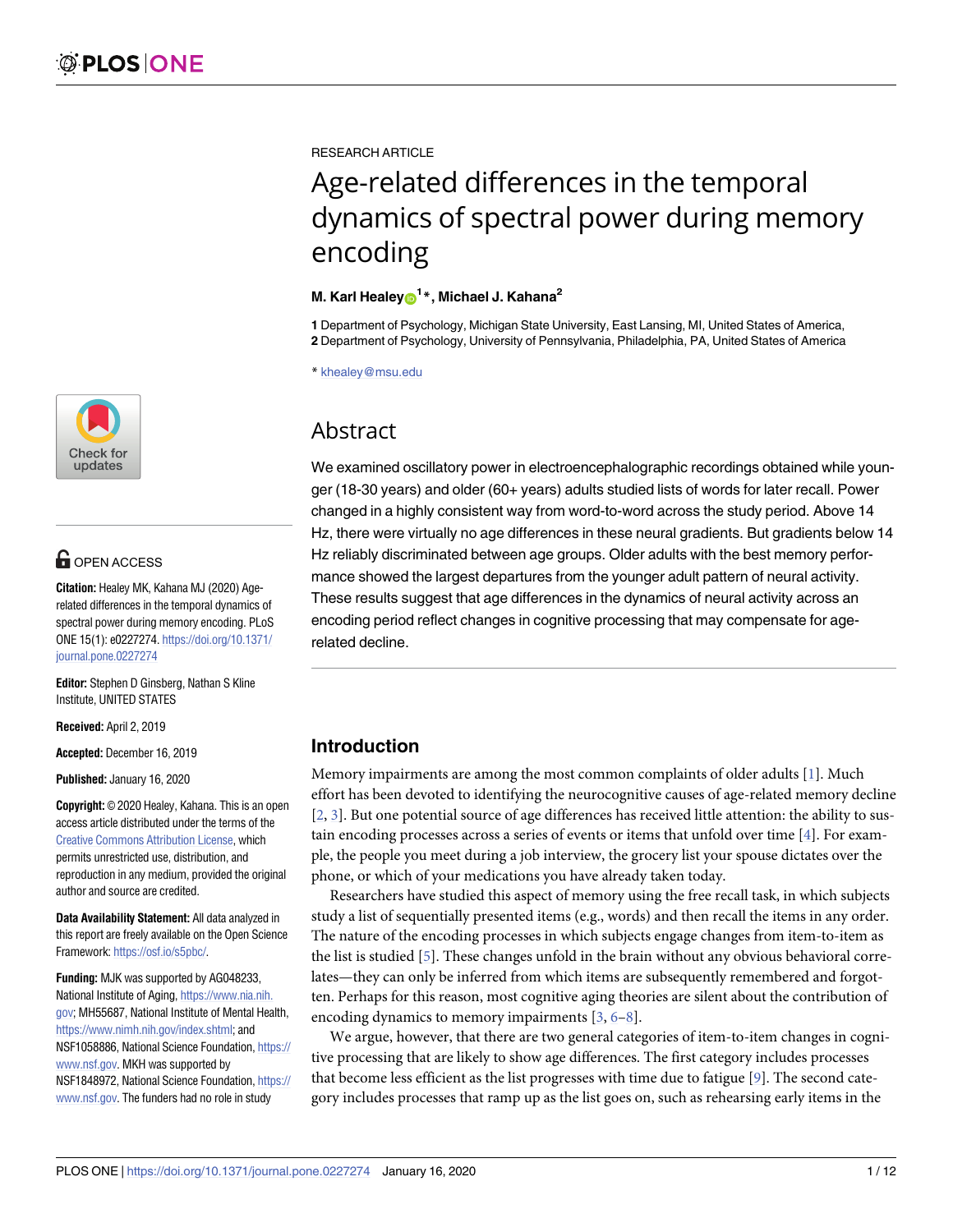<span id="page-1-0"></span>design, data collection and analysis, decision to publish, or preparation of the manuscript.

**Competing interests:** The authors have declared that no competing interests exist.

list [\[10\]](#page-10-0). Although differences in such processes are difficult to detect from behavior, they should leave a signature in how neural activity changes while studying a list. Indeed, recent evidence suggests that long periods of cognitive engagement are associated with specific neural substrates [\[11\]](#page-10-0).

We sought to provide an initial test of the hypothesis that there are age differences in the dynamics of neural activity across the encoding period of a free recall list and that these processing differences may either contribute to, or compensate for, age-related memory impairment. Our approach was to examine electroencephalographic (EEG) recordings taken while subjects study lists for free recall. We analyzed the data by converting raw EEG into the frequency domain and examining how spectral power changes across time during the study period. We then tested for age differences in these across-time changes in spectral power. Finally, we tested whether the neural age differences could predict behavioral age differences in memory performance.

# **Materials and methods**

This study was approved by the University of Pennsylvania Institutional Review Board. Written informed consent was obtained from all subjects. The data are from the Penn Electrophysiology of Encoding and Retrieval Study (PEERS), an ongoing project aiming to assemble a large database on memory ability in older and younger adults.

# **Subjects**

Subjects were recruited for PEERS through a two–stage process. First, we recruited righthanded native English speakers for a single session. Older adults were pre-screened for signs of pathology using a detailed medical history and the Short Blessed Test [[12](#page-10-0)]. The second stage of recruitment focused only on subjects who did not make an excess of eye movements during item presentation epochs of the introductory session and had a recall probability of less than 0.8. These criteria were used to reduce the chance that subjects' recall performance would reach ceiling across the seven sessions of Experiment 1. Approximately half of the subjects recruited for the preliminary session satisfied these criteria and agreed to participate in the full study. The present analyses are based on the 172 younger adults (age 17–30) and 36 older adults (age 61-85 years) who had entered the full study and had completed Experiment 1 of PEERS as of September 2015. See [[9](#page-10-0)] for details on these samples.

# **PEERS experiment**

The analyses reported here focus on the free recall data from PEERS Experiment 1, which consisted of seven sessions each of which included 16 free recall lists. For each list, 16 words were presented one at a time on a computer screen followed by an immediate free recall test. Each session ended with a recognition test. The first session and half of the remaining sessions were randomly chosen to include a final free recall test before recognition, in which participants recalled words from any of the lists from the session. The recognition data are not examined here, but details on these data can be found in prior publications [\[9\]](#page-10-0).

Each word was accompanied by a cue to perform one of two judgment tasks ("Will this item fit into a shoebox?" or "Does this word refer to something living or not living?") or no encoding task. The current task was indicated by the color and typeface of the presented item. There were three conditions: no-task lists (subjects did not have to perform judgments with the presented items), single-task lists (all items were presented with the same task), and taskshift lists (items were presented with either task). The first two lists were task-shift lists, and each list started with a different task. The next 14 lists contained 4 no-task lists, 6 single-task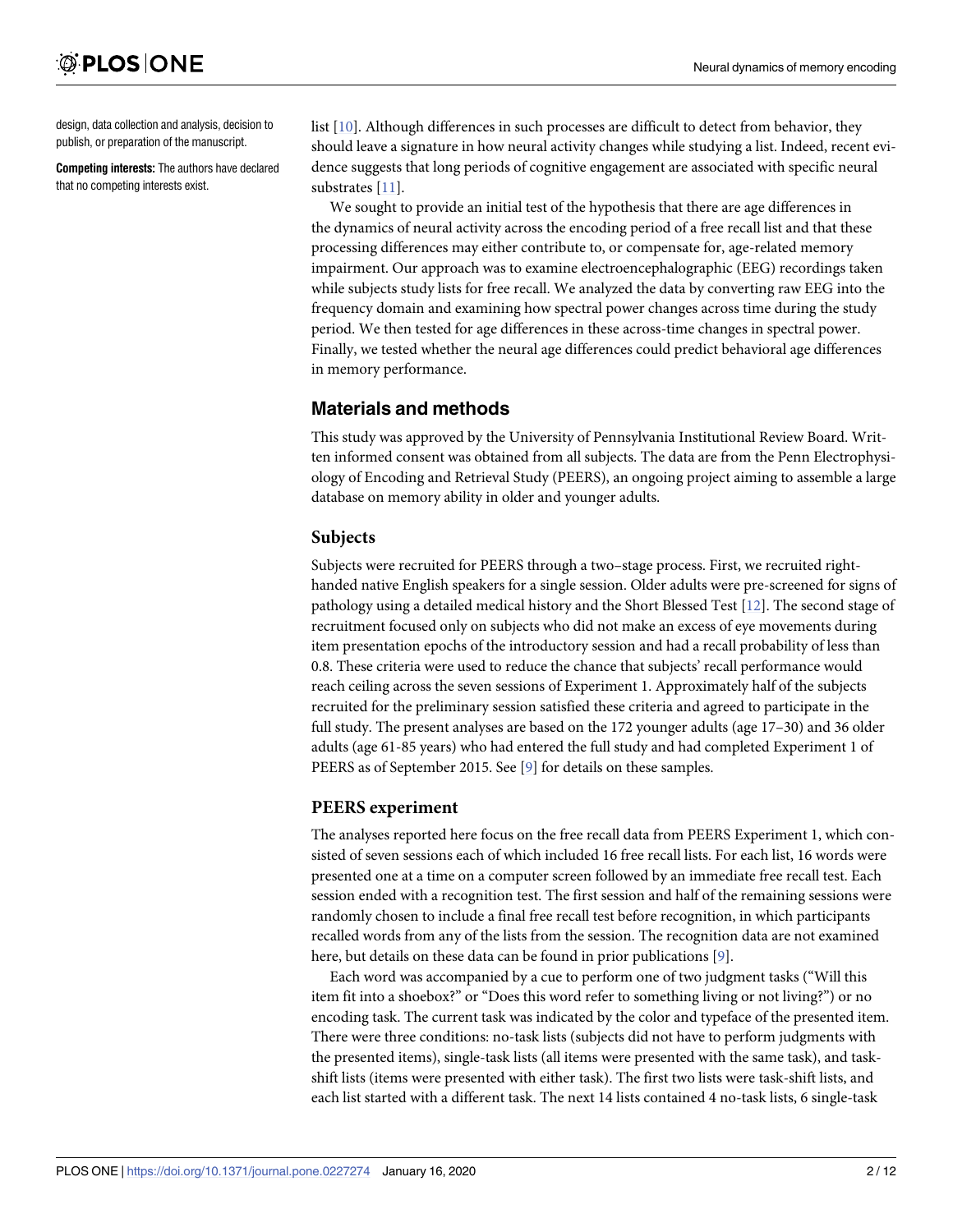<span id="page-2-0"></span>lists (3 of each of the task), and 4 task-shift lists. List and task order were counterbalanced across sessions and subjects.

Each stimulus was drawn from a pool of 1638 words. Lists were constructed such that varying degrees of semantic relatedness occurred at both adjacent and distant serial positions. Semantic relatedness was determined using the Word Association Space (WAS) model [\[13\]](#page-10-0). WAS similarity values were used to group words into four similarity bins (high similarity: *cosθ* between words *>* 0.7; medium-high similarity, 0.4 *< cosθ <* 0.7; medium-low similarity, 0.14 *< cosθ <* 0.4; low similarity, *cosθ <* 0.14). Two pairs of items from each of the four groups were arranged such that one pair occurred at adjacent serial positions and the other pair was separated by at least two other items. This semantic manipulation has been analyzed elsewhere [\[14\]](#page-10-0) and will not be considered here as it is not relevant to our present focus and the distribution of these pairs across serial positions ensures that they are not confounded with age differences in neural dynamics. For each list, there was a 1500 ms delay before the first word appeared on the screen. Each item was on the screen for 3000 ms, followed by jittered (i.e., variable) inter-stimulus interval of 800-1200 ms (uniform distribution). If the word was associated with a task, subjects indicated their response via a keypress. After the last item in the list, there was a jittered delay of 1200-1400 ms, after which a tone sounded, a row of asterisks appeared, and the subject was given 75 seconds to attempt to recall aloud any of the just-presented items.

#### **Electrophysiological recordings and data processing**

We used Netstation to record EEG from Geodesic Sensor Nets (Electrical Geodesics, Inc.) with 129 electrodes digitized at 500 Hz by either the Net Amps 200 or 300 amplifier and referenced to Cz. Recordings were then rereferenced to the average of all electrodes except those with high impedance or poor scalp contact. We identified electrodes that likely had high impedance or poor scalp contact by dividing the epochs of interest into 1000 ms bins and excluding those electrodes for which the range was above 200  $\mu$ V in more than 20% of bins. To eliminate electrical line noise, a fourth order 2 Hz stopband butterworth notch filter was applied at 60 Hz.

To correct artifacts such as eye blinks or electrodes with poor contacts, we used independent component analysis (ICA [\[15\]](#page-10-0)) and an artifact detection/correction algorithm based on [\[16\]](#page-10-0). Manual identification of artifactual independent components (IC) can be unreliable [\[16\]](#page-10-0) and would be impractical given the number and length of sessions in the current study. Therefore, we used an automatic artifact correction algorithm [\[16\]](#page-10-0). The algorithm starts with raw EEG. For each channel, several statistics were used to identify channels with severe artifacts. First, electrodes should be moderately correlated with other electrodes due to volume conduction, thus the mean correlation between the channel and all other channels was calculated, and these means were z-scored across electrodes. Channels with z-scores less than -3 were rejected. Second, electrodes with very high or low variance across a session are likely dominated by noise or have poor contact with the scalp; therefore, the variance was calculated for each electrode and z-scored across electrodes. Electrodes with a  $|z| \geq 3$  were rejected. Finally, we expect many electrical signals to be autocorrelated, but signals generated by the brain versus noise likely have different forms of autocorrelation. Therefore, the Hurst exponent, which is a measure of long-range autocorrelation was calculated for each electrode and electrodes with a  $|z| > 3$  were rejected. Electrodes that were marked as bad by this procedure were interpolated using EEGLAB's [[17](#page-10-0)] spherical spline interpolation algorithm. The median number of electrodes interpolated per session was 1 and the maximum number interpolated for any session was 10. The maximum number of ICs that can be reliably estimated depends on the number of was formation mannel of the state can be relately estimated depends on the number of samples recorded for each channel. We extracted  $c = floor(\sqrt{L/k})$  ICs where *L* is the number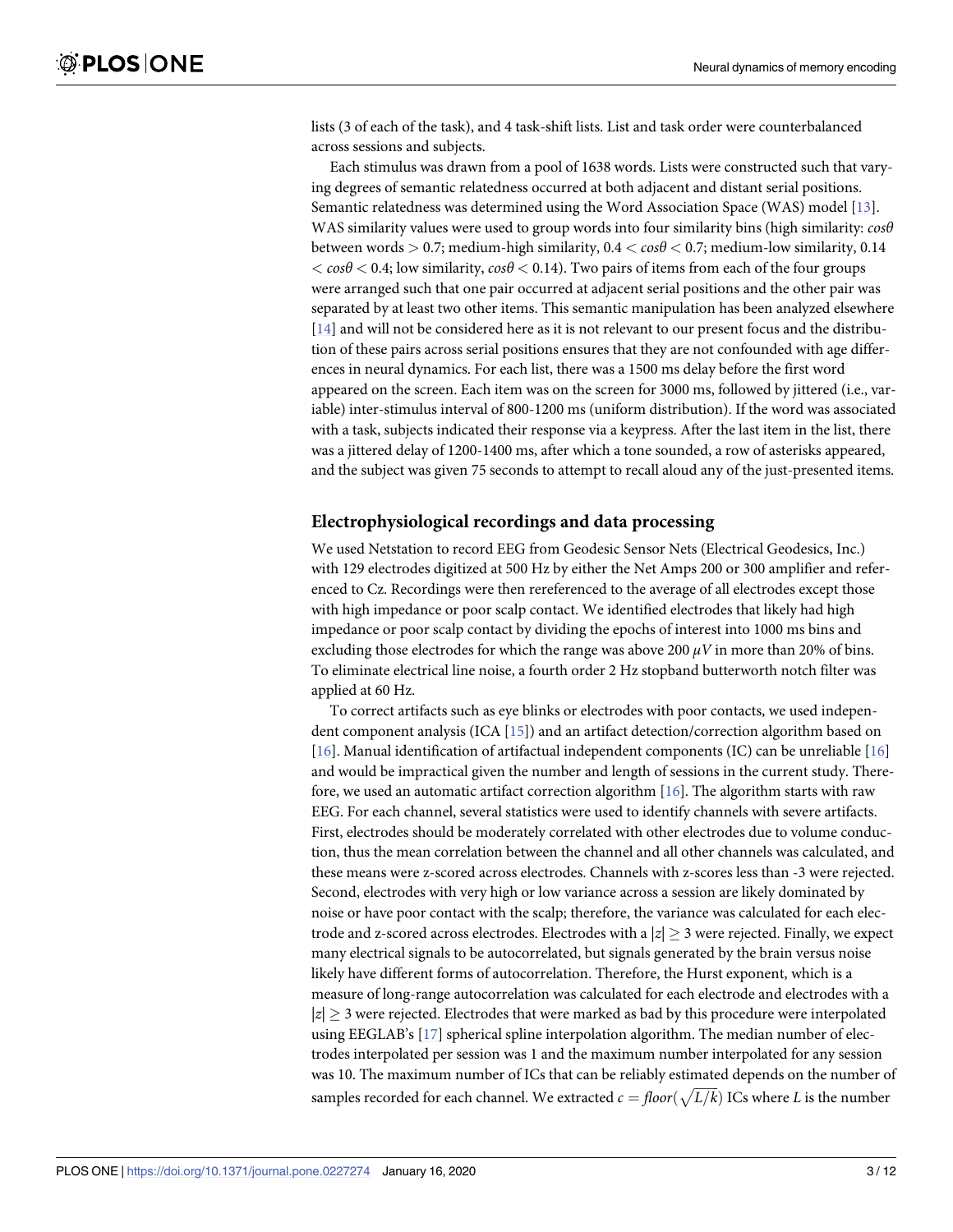<span id="page-3-0"></span>of samples in the session and *k* is a constant set to 25 (for a discussion of *k*, see [[16](#page-10-0), [18\]](#page-10-0)) or the number of non-interpolated channels, whichever was smaller. We then ran EEGLAB's implementation of infomax ICA [[15](#page-10-0), [17](#page-10-0)] on the first *c* principal components of the EEG matrix to decompose it into ICs.

ICs that capture blinks or saccades should be highly correlated with the raw signal from the EOG electrodes. Therefore, for each IC we computed the absolute value of its correlation with each of the six EOG electrodes, retained the maximum of those values and z-scored the maximum correlations across ICs. ICs with  $|z| \geq 3$  were rejected. ICs that capture artifacts isolated to single electrodes (e.g., an electrode shifting or "popping off") should have high weights for the implicated electrodes but low weights for other electrodes. To identify such ICs, we calculated the kurtosis of the weights across electrodes and excluded any IC with a z-score above +3. Finally, ICs capturing white noise should have a nearly flat power spectrum (versus the 1/*f* spectrum expected for neural signals). Therefore, we calculated the absolute value of the slope of the power spectrum for the frequencies included in the analyses (2–200 Hz) and rejected ICs with  $z \ge -3$  (i.e., the ones closest to zero slope). Rejected ICs were removed from the matrix and the remaining IC activation time courses were projected back into electrode space. All subsequent analyses were carried out on this corrected EEG data.

To compute spectral power, the corrected EEG data time series for an entire session was convolved with Morlet wavelets (wave number  $= 6$ ) at each of 60 frequencies logarithmically spaced between 2 Hz and 200 Hz. The resulting power time series were downsampled to 10 Hz. We then defined encoding events by extracting the time period from -200 ms to 3000 ms relative to each item's presentation. For each frequency, a subject's raw power values were zscored across encoding events separately for each session and each encoding task (no-task, single-task, and task-shift) to remove the effects of these variables which are known to affect power [[19](#page-10-0)]. Z-scored power was then averaged across the -200 ms to 3000 ms encoding interval to provide one power value for each study event.

#### **Results**

To test for age differences in the dynamics of encoding, we examined EEG signals recorded while the subjects studied the lists. We analyzed spectral power derived from the EEG signals as past research has shown that effective memory encoding is correlated with spectral power in specific frequency bands [[20\]](#page-10-0) and that spectral power shows reliable age differences during memory tasks [\[2\]](#page-9-0).

[Fig](#page-4-0) 1A shows the gradient of spectral power across serial positions in six frequency bands. For younger adults, these gradients are in close agreement with those found in previous work [\[21\]](#page-10-0). In the 16–26 Hz, 28–42 Hz, and 44–200 Hz bands, both younger and older adults show high initial power followed by a rapid decline across serial positions, with little age difference. By contrast, the 2–3 Hz, 4–8 Hz, and 10–14 Hz bands all show clear age differences. Just as at higher frequencies, older adults exhibit a steep decline in power across serial positions at lower frequencies, but younger adults exhibit a shallower decline (in the 2–3 Hz band) or a net increase across serial positions (in the 4–8 Hz and 10–14 Hz bands). That is, older adults show higher power than younger adults early in a study list, but the age difference reverses for latelist items.

To determine if these neural gradients reliably predict age, we began by condensing the gradients into a single number for each subject by computing the change from the power level at the first serial position to the average power of the last 5 items:

$$
\Delta_{EEG} = \frac{\sum_{i=k}^{LL} SP_i}{LL - k + 1} - SP_1,\tag{1}
$$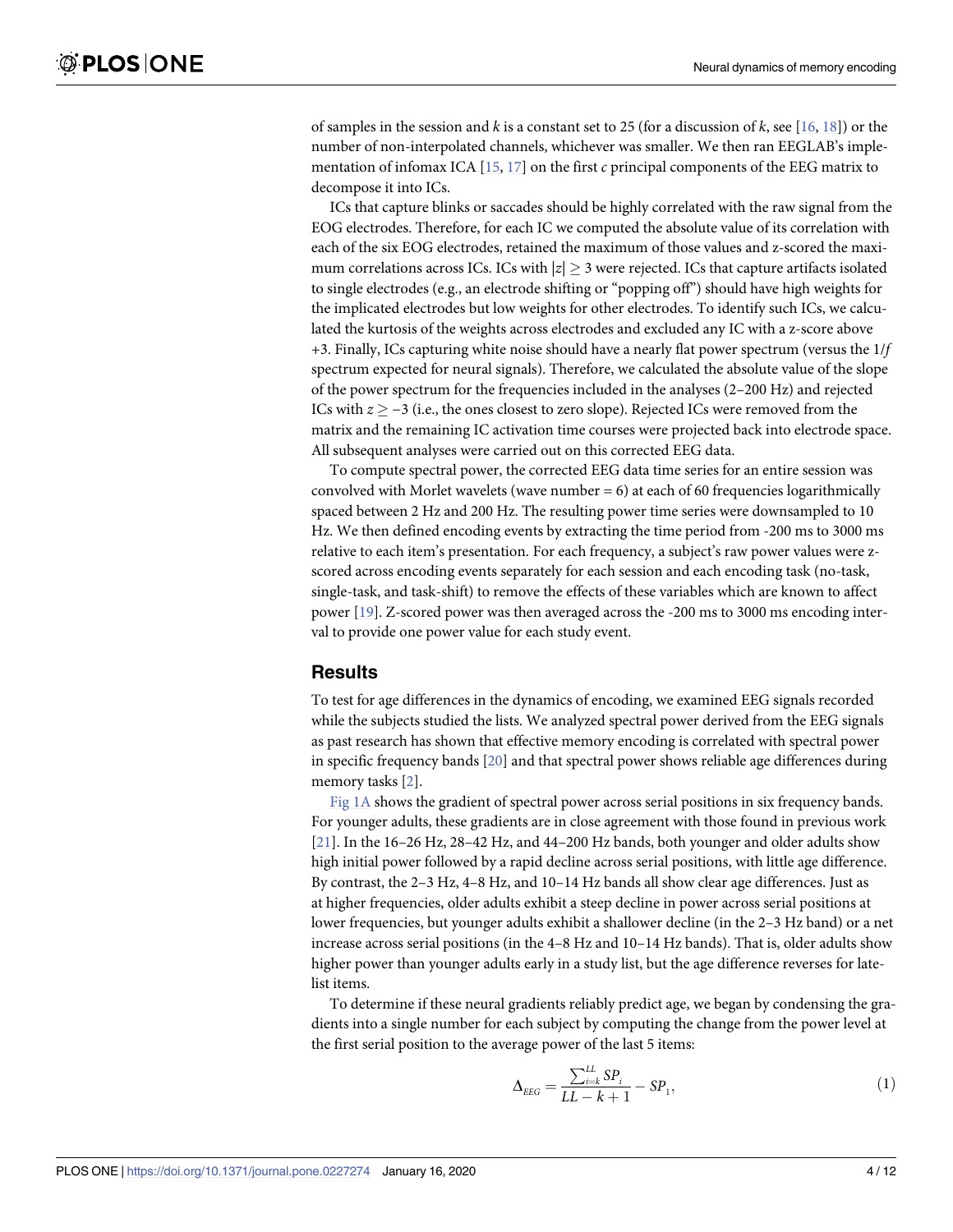<span id="page-4-0"></span>

[Fig](#page-3-0) 1. Age differences in spectral power gradients. A: Spectral power in six frequency bands across serial positions for younger adults versus older adults. Error bars are one standard error of the mean. B: ROC curves created by varying the threshold value of Δ*EEG* (the change from the power level at the first serial position to the average power of the last 5 items) used to classify a subject as a younger or older adult. Significance was assessed by comparing the observed AUC value with a null distribution created by permuting Δ*EEG* values across subjects 50000 times and running the analysis on each permuted dataset, with a strict Bonferoni correction to control *α* across the six comparisons, any AUC with  $p < (0.05/6) = 0.008$  is significant. Note that the y-axis scale differs across panels (see the supplemental material for a version of the figure that uses a common scale for each band). C: AUC values from electrodes within six regions of interest (see insert of head map for locations). Here, error bars are 95% confidence intervals.

where  $\textit{SP}_{i}$  is power during the  $i^{th}$  list item,  $LL$  is the total number of items in a list (here  $LL = 16$ ), and *k* is the first item included in the late-item average ( $k = 5$  for the analyses reported here). We then tested whether Δ*EEG* distinguishes older from younger adults by examining receiver operating characteristic (ROC) curves created by varying the criterion value of  $\Delta_{EEG}$  used to classify a subject as older if they are above the criterion and younger if they are below. To create the ROC for a given band, we started with a very high criterion value of Δ*EEG* such that a younger adult is never misidentified as an older adult (i.e., zero false alarm rate) but older adults are also never correctly classified as older adults (i.e., zero hit rate) and then gradually decrease the criterion, tracing out a curve that shows how hit and false alarm rates change until the criterion is so low that all subjects are classified as older adults (i.e., perfect hit rate but also a 100% false alarm rate). Area under the curve (AUC) can be computed as a measure of sensitivity, with higher values indicating more sensitivity to age group and values near 0.5 indicating the measure is uninformative as to age group. The ROCs and AUCs (Fig 1B) show that the 2–3 Hz, 4–8 Hz, and 10–14 Hz gradients were all highly reliable biomarkers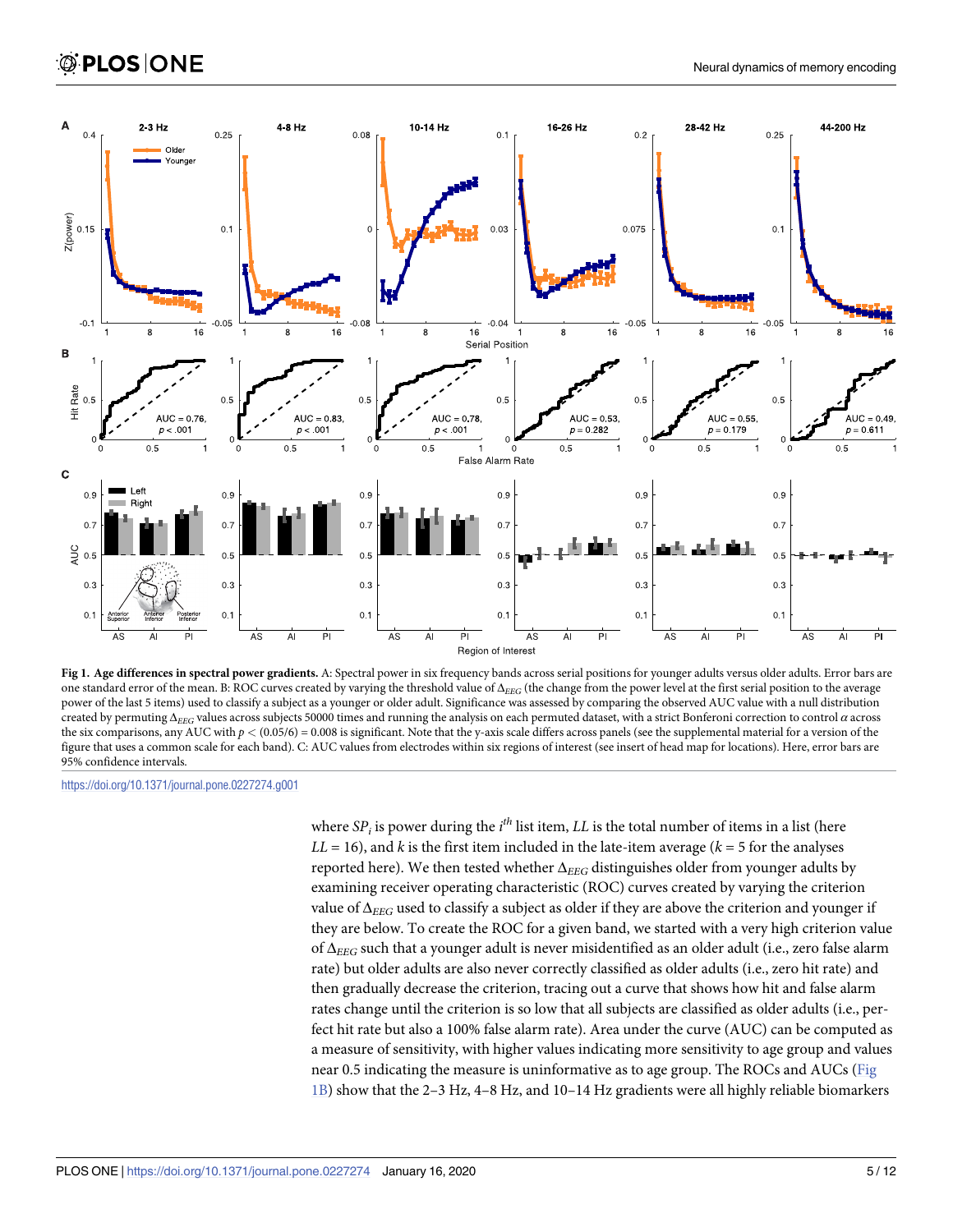<span id="page-5-0"></span>

Fig 2. Spectral power in six frequency bands across serial positions for older adults with recall probabilities above (high-performing) versus below (low**performing) the older adult median.** Error bars are one standard error of the mean. The insert in the first panel shows kernel density estimates of the distributions of overall probability of recall values for each group. Note that the y-axis scale differs across panels.

of age group. Significance was assessed by finding where the AUC for the actual ROC curves lay in a null AUC distribution formed by permuting Δ*EEG* across subjects 50000 times and computing a ROC for each permuted dataset. The bottom row of [Fig](#page-4-0) 1 shows the results of the ROC analysis conducted separately for six regions of interest (three areas each on the left and right sides: an anterior superior area, an anterior inferior area, and a posterior inferior area) commonly used in scalp EEG studies [\[19,](#page-10-0) [22,](#page-10-0) [23\]](#page-10-0). The results revealed that for the frequency bands that showed a whole-head effect, the effect was also present across all regions of interest.

How do these age differences in neural dynamics relate to age age differences in memory ability? To explore this question, we conducted a median split analysis comparing the older adults with the highest memory scores to the older adults with the lowest memory scores (see the insert in the first panel of Fig 2). Previously analyzed free recall data, including studies that have far less data/subjects than our data set, have been shown to be highly reliable measures of individual differences that predict a variety of factors including age, IQ, memory ability, and clinical variables [\[24–](#page-10-0)[32\]](#page-11-0) suggesting that free recall is good measure of differences in memory ability between sub-groups of older adults. As shown in Fig 2, these subgroups showed distinct neural gradients.

In the 2–3 Hz, 4–8 Hz, and 10–14 Hz bands, the older adults with the largest memory impairments showed neural gradients that were more similar to the younger adult pattern of shallowly decreasing (2–3 Hz) or gradual increasing (4–8 Hz and 10–14 Hz) power across serial positions. That is, the best performing older adults looked *least* like younger adults at the neural level. A similar situation is observed at higher frequencies. Young adults show a steep decrease in power in the 28–42 Hz and 46–200 Hz bands, as do the low-performing older adults. But the high-performing older adults show a shallower decrease. Again, the high-performing older adults depart most strikingly from the younger adult pattern of neural dynamics.

ROC analyses on  $\Delta_{EEG}$  values, analogous to those reported in [Fig](#page-4-0) 1, revealed that no individual frequency band reliably discriminated low-performing from high-performing older adults ( $.06 < p < .20$ ). However, the younger adult pattern is not fully described by any individual frequency band, instead it is characterized by gradual increases across serial positions at 10–14 Hz and sharp decreases for higher frequencies. To capture this pattern, we computed the difference between Δ*EEG* in each lower frequency band, *Fi*, and the 46–100 Hz band:

$$
\Delta_{EEG_{F_i}} - \Delta_{EEG_{44-200Hz}}.\tag{2}
$$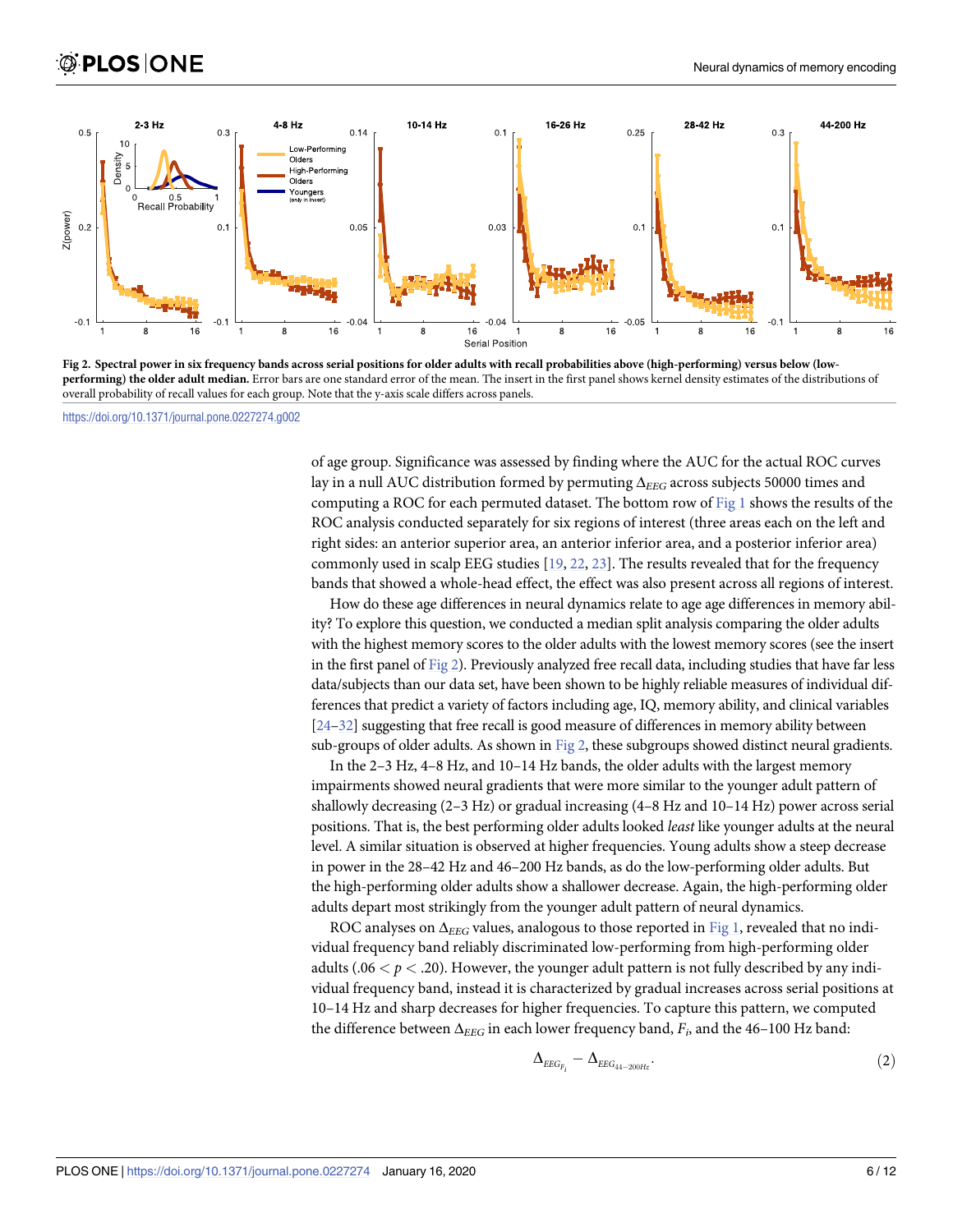

Fig 3. Spectral power distinguishes between low-performing and high-performing older adults. A: Mean values of  $\Delta_{EEG_{F_i}}-\Delta_{EEG_{44-200He}}$  for the 2–3 Hz, 4–8 Hz, 10–14 Hz, 16–26 Hz, and 28–42 Hz bands for the younger adults and older adults with recall probabilities above (high-performing) the older adult median, and older adults below (low-performing) the older adult median. Error bars are one standard error of the mean. To ease interpretation of the  $\Delta_{_{EEG_{F_i}}} - \Delta_{_{EEG_{_{4i-200Hz}}}}$  values, the small curves next to each data point show the full gradients across serial positions for the current frequency ( $F_p$  solid lines) and 44–200 Hz (dotted lines).  $\Delta_{\rm{EEG}_{F_i}}-\Delta_{\rm{EEG}_{44-200He}}$ represents the difference in the rate of change of these two gradients. B: ROC curves created by varying the threshold value of  $\Delta_{\rm{EEG}_{F_i}}-\Delta_{\rm{EEG}_{44-200\textit{Hz}}}$  used to classify a subject as an low-performing versus a high-performing older adult. Significance was assessed by comparing the observed AUC value with a null distribution created by permuting  $\Delta_{_{EEG_{F_i}}} - \Delta_{_{EEG_{44-200Hz}}}$  values across subjects 50000 times and running the analysis on each permuted dataset, with a strict Bonferoni correction to control  $\alpha$ across the five comparisons, any AUC with  $p < (0.05/5) = 0.01$ .

Fig 3A compares this measure among younger adults, low-performing older adults, and high-performing older adults for each of the frequency bands. To ease interpretation the  $\Delta_{_{EEG_{F_i}}} - \Delta_{_{EEG_{44-200Hz}}}$  values, the small curves next to each data point show the full gradients across serial positions for the current frequency (*Fi*, solid lines) and 44–200 Hz (dotted lines).  $\Delta_{_{EEG_{F_i}}} - \Delta_{_{EEG_{44-200Hz}}}$  represents the difference in the rate of change of these two gradients. At all frequencies, the low-performing older adults are numerically closer to the younger adult pattern than are the high-performing older adults. We conducted an ROC analysis on the ability of this measure to distinguish the two older adult subgroups. The measure for the 2–3 Hz, 4–8 Hz, and 10–14 Hz bands reliably discriminated low-performing from highperforming older adults (Fig  $3B$ ). It is critical to note that because this measure incorporates information about the 44–200Hz band into the lower frequency bands, it is impossible to attribute these effects to a single frequency band. They must be interpreted as the difference in rate of change across-serial positions of a given band versus the 44–200 Hz band. With this caveat in mind, we can see that larger deviation from the younger adult pattern of neural dynamics across an encoding episode is a biomarker of relatively preserved memory performance.

The reason the two sub-subgroups of older adults show different neural patterns may be that the high-performing older adults are compensating for age-related decline. Alternatively, it may be that the pattern exhibited by the low-performing older adults is simply a general feature of low-performing individuals that is not unique to age-related decline. We can test these possibilities by conducting the same median split analysis on the younger adult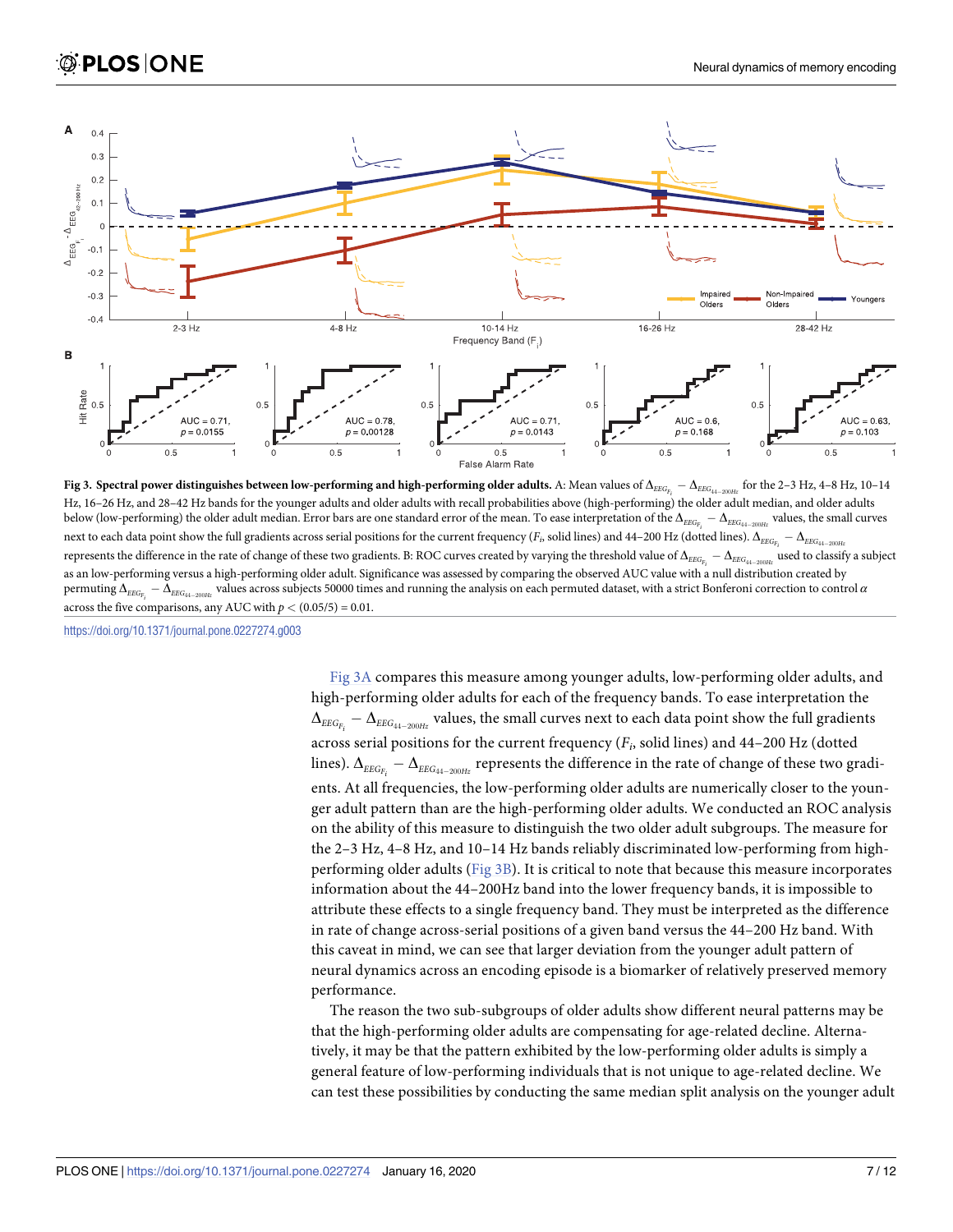

**Fig 4.** Spectral power *does not* distinguish between high- and low-performing younger adults. A: Mean values of  $\Delta_{EEG_{F_i}} - \Delta_{EEG_{44-200He}}$ for the 2-3 Hz, 4-8 Hz, 10-14 Hz, 16–26 Hz, and 28–42 Hz bands for the younger adults with recall probabilities above the younger adult median, and younger adults below the median. Error bars are one standard error of the mean.  $\Delta_{\textit{EEG}_{F_i}}-\Delta_{\textit{EEG}_{44-200\textit{Hz}}}$  represents the difference in the rate of change of these two gradients. B: ROC curves created by varying the threshold value of  $\Delta_{EEG_{F_i}}-\Delta_{EEG_{44-200Hz}}$  used to classify a subject as a high- versus a low-performing younger adult. Significance was assessed by comparing the observed AUC value with a null distribution created by permuting  $\Delta_{\rm EEG_{F_i}}-\Delta_{\rm EEG_{44-200Hz}}$  values across subjects 50000 times and running the analysis on each permuted dataset, with a strict Bonferoni correction to control  $\alpha$  across the five comparisons, any AUC with  $p < (0.05/5) = 0.01$ .

group. If the differences between the older adult sub-groups are due to age-related decline and compensation, then the younger adults, who of course have no age-related decline to compensate for, should *not* show these differences. Thus, we conducted the same median split analysis on on the younger adult group. The results of this analysis are presented in Fig 4 and confirm that whereas the neural patterns of low-performing versus high-performing older adults were quite distinct, the patterns of high-performing versus low-performing younger adults were quite similar. This suggests that the effects in the older adult group are specifically related to aging.

# **Discussion**

We found evidence of age differences in how neural activity changes while encoding a series of events. For both older and younger adults, high frequency oscillatory power (16–200 Hz)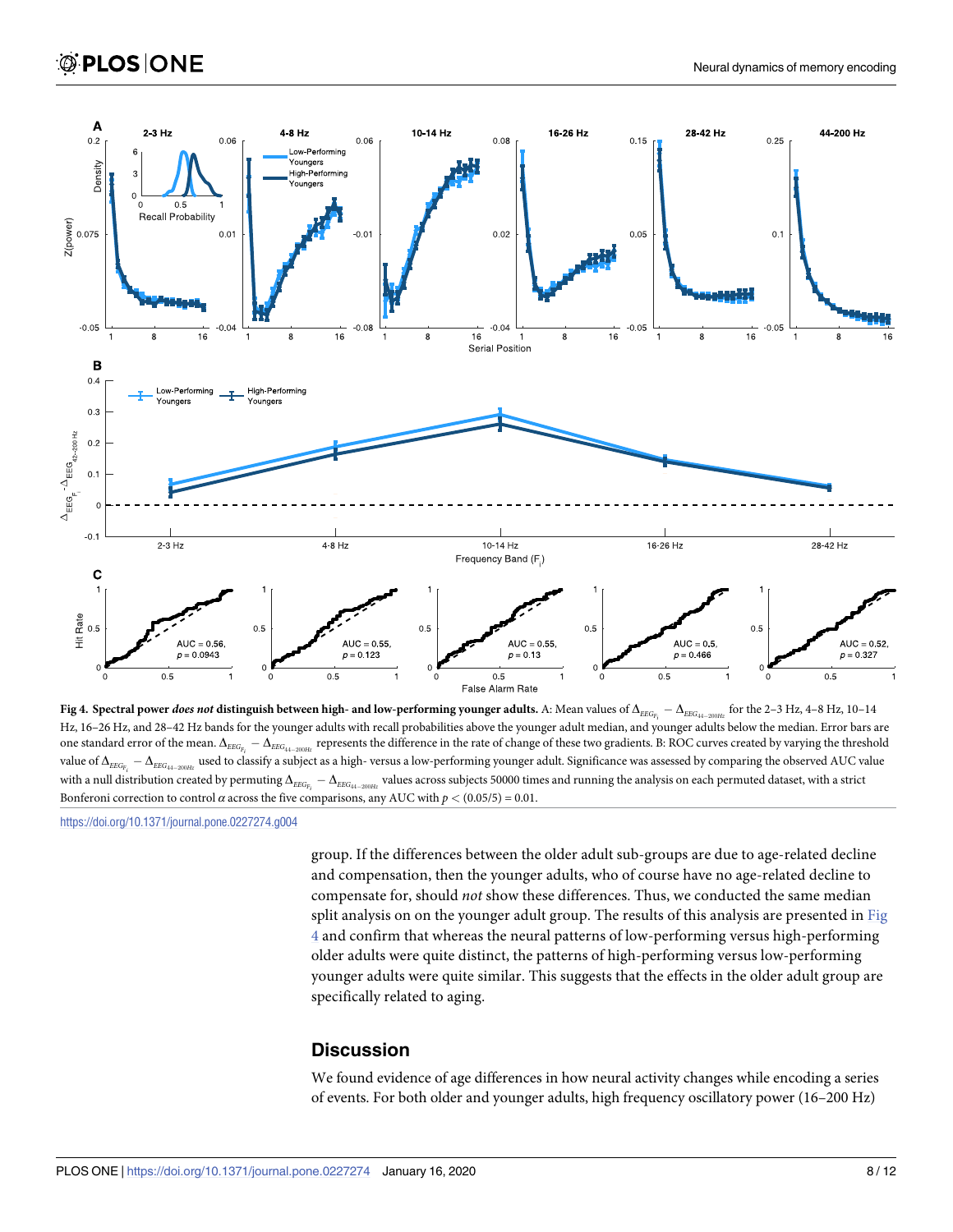<span id="page-8-0"></span>declined rapidly across events [[21](#page-10-0)]. By contrast, power at lower frequencies showed marked age differences. Whereas older adults exhibited rapid power declines at both high and low frequencies, younger adults exhibited shallower decreases (2–3 Hz) and even rapid increases (10– 14 Hz) at low frequencies. The rate and direction of change of the gradient at these low frequencies was a highly reliable biomarker of age, as revealed by ROC analyses. These results add neural dynamics across encoding periods to the growing list of age differences in electrophysiology [[2](#page-9-0), [33](#page-11-0)–[37](#page-11-0)]. Intriguingly, older adults who performed best on the memory task showed the largest deviation from the younger adult pattern, particularly in the 4–14 Hz range. This finding complements previous work that has suggested that some aspects of age-related differences in processing compensates for, rather than contributes to, behavioral impairments [[38](#page-11-0)–[42](#page-11-0)].

Here, we provide evidence for the general hypothesis that there are age differences in the neural dynamics of encoding. We hope these preliminary results will be useful both in guiding basic science and in designing assessments to detect signs of memory impairment. To conclude, we highlight two important questions for future work and provide some speculations on promising answers.

The first question is which cognitive processes are linked to the observed age difference in neural dynamics? Two general categories of processes strike us as likely candidates: processes that become less efficient as the list progresses with time due to fatigue [\[5](#page-9-0)] and processes that ramp up as the list goes on such as rehearsing early items in the list. Although we have emphasized cognitive processes, such as attention and rehearsal, it is important, of course, to consider other possibilities. One possibility is that age-related anatomical changes such as a change in the ratio of white to gray matter may change how EEG signals propagate and thereby produce age differences in the patterns observed at the scalp. Future work, perhaps combining imaging techniques, will be needed to pursue these possibilities.

The second question is why would age differences in such processes compensate for, rather than exacerbate, memory impairment? In the case of fading efficiency, if older adults are aware they will fatigue across a list, it might make sense for them to strongly engage encoding processes for early items to ensure that at least some items are well-encoded. In the case of rehearsal, it is known that older adults are less likely to rehearse items [[10](#page-10-0)], perhaps because they are impaired on the retrieval processes [[4,](#page-9-0) [43\]](#page-11-0) needed to think back to early list items [[44](#page-11-0)]. If rehearsal is likely to fail, older adults may be well-served by instead focusing on encoding the current item. Indeed, alpha power (corresponding to the 10–14 Hz band used here) has been linked to holding more items in mind [[45](#page-11-0)] and increases in 10–14 Hz power younger adults show across a list may be an index of elaborative encoding or rehearsal [[21](#page-10-0)]. Alpha (and beta) power have also been linked to age-related differences in memory [\[46](#page-11-0)]. Therefore, the smaller increase of 10–14 Hz power in high-performing older adult group relative to the low-performing group may indicate that they are not attempting to engage in elaborative encoding or rehearsal. Future research should focus on determining whether the effects we have reported here do indeed reflect compensation and, if so, identifying which specific memory processes are involved.

#### **Supporting information**

**S1 [Fig](http://www.plosone.org/article/fetchSingleRepresentation.action?uri=info:doi/10.1371/journal.pone.0227274.s001). Age differences in spectral power in six frequency bands across serial positions for younger adults versus older adults.** This presents the same data as [Fig](#page-4-0) 1, but with each panel using the same y-axis scale. Error bars are one standard error of the mean. (PDF)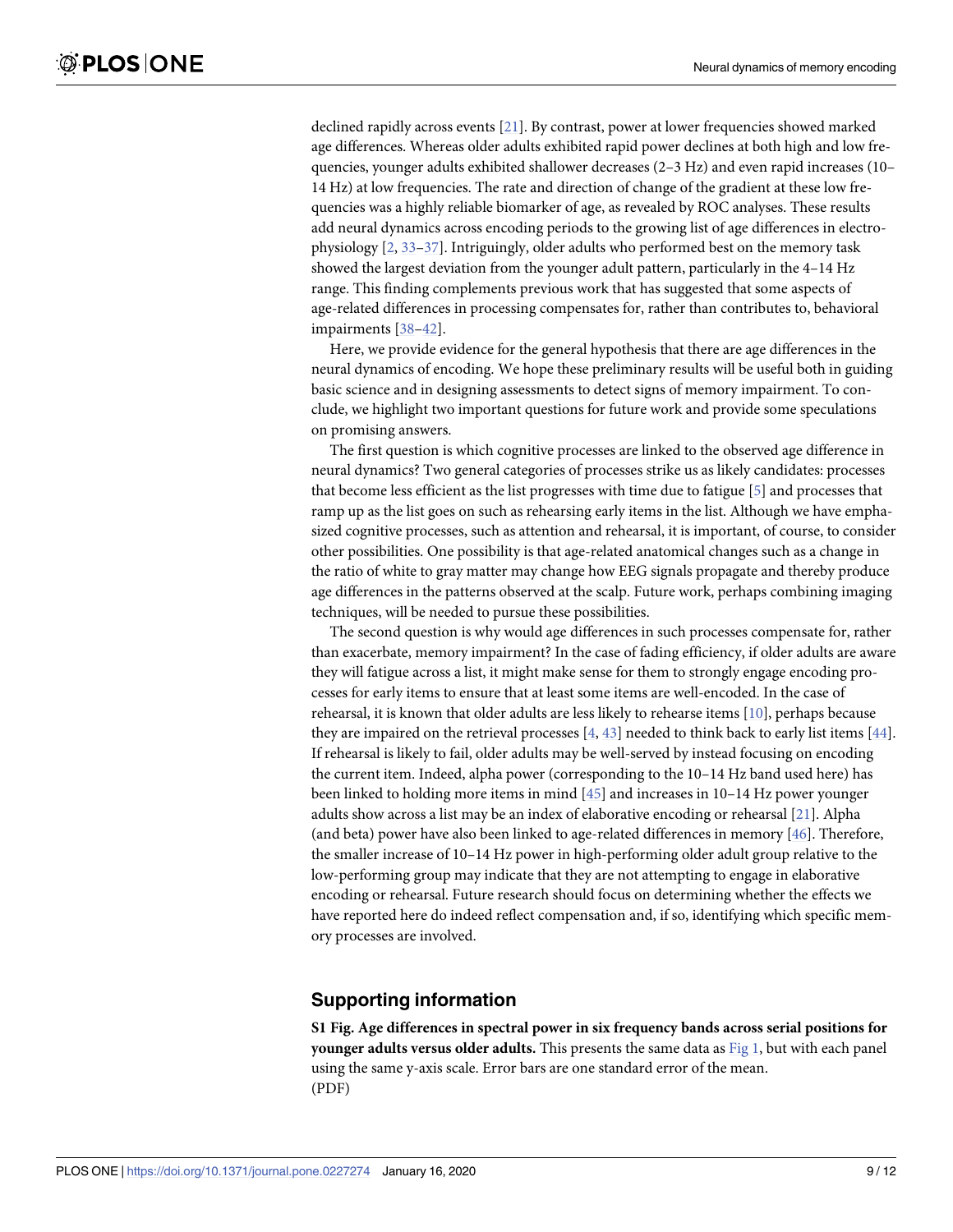# <span id="page-9-0"></span>**Acknowledgments**

This research was funded by National Institutes of Health Grants AG048233 and MH55687 and National Science Foundation Grants NSF1058886 and NSF1848972. We thank Jonathan Miller and Mitchell Uitvlugt for computer programming assistance and Kylie Hower, Joel Kuhn, Elizabeth Crutchley, and Logan O'Sullivan for help with data collection.

# **Author Contributions**

**Conceptualization:** M. Karl Healey, Michael J. Kahana.

**Data curation:** M. Karl Healey.

**Formal analysis:** M. Karl Healey.

**Funding acquisition:** M. Karl Healey, Michael J. Kahana.

**Investigation:** M. Karl Healey.

**Methodology:** M. Karl Healey, Michael J. Kahana.

**Project administration:** M. Karl Healey, Michael J. Kahana.

**Resources:** Michael J. Kahana.

**Software:** M. Karl Healey.

**Supervision:** Michael J. Kahana.

**Visualization:** M. Karl Healey.

**Writing – original draft:** M. Karl Healey, Michael J. Kahana.

**Writing – review & editing:** M. Karl Healey, Michael J. Kahana.

#### **References**

- **[1](#page-0-0).** Newson RS, Kemps EB. The nature of subjective cognitive complaints of older adults. International Journal of Aging Human Development. 2006; 63(2):139–151. [https://doi.org/10.2190/1EAP-FE20-](https://doi.org/10.2190/1EAP-FE20-PDWY-M6P1) [PDWY-M6P1](https://doi.org/10.2190/1EAP-FE20-PDWY-M6P1) PMID: [17137031](http://www.ncbi.nlm.nih.gov/pubmed/17137031)
- **[2](#page-0-0).** Werkle-Bergner M, Freunberger R, Sander MC, Lindenberger U, Klimesch W. Inter-individual performance differences in younger and older adults differentially relate to amplitude modulations and phase stability of oscillations controlling working memory contents. NeuroImage. 2012; 60(1):71–82. [https://](https://doi.org/10.1016/j.neuroimage.2011.11.071) [doi.org/10.1016/j.neuroimage.2011.11.071](https://doi.org/10.1016/j.neuroimage.2011.11.071) PMID: [22178810](http://www.ncbi.nlm.nih.gov/pubmed/22178810)
- **[3](#page-0-0).** Stark SM, Yassa MA, Stark CEL. Individual differences in spatial pattern separation performance associated with healthy aging in humans. Learning & Memory. 2010; 17(6):284–288. [https://doi.org/10.](https://doi.org/10.1101/lm.1768110) [1101/lm.1768110](https://doi.org/10.1101/lm.1768110)
- **[4](#page-0-0).** Healey MK, Kahana MJ. A Four–Component Model of Age–Related Memory Change. Psychological Review. 2016; 123(1):23–69. <https://doi.org/10.1037/rev0000015> PMID: [26501233](http://www.ncbi.nlm.nih.gov/pubmed/26501233)
- **[5](#page-0-0).** Tulving E, Rosenbaum RS. What do explanations of the distinctiveness effect need to explain? In: Hunt RR, Worthen JB, editors. Distinctiveness and Memory. New York, NY: Oxford University Press; 2006. p. 407–423.
- **[6](#page-0-0).** Naveh-Benjamin M. Adult-Age Differences in Memory Performance: Tests of an Associative Deficit Hypothesis. Journal of Experimental Psychology: Learning, Memory, and Cognition. 2000; 26:1170– 1187. <https://doi.org/10.1037//0278-7393.26.5.1170> PMID: [11009251](http://www.ncbi.nlm.nih.gov/pubmed/11009251)
- **7.** Hasher L, Zacks RT. Working memory, comprehension, and aging: A review and a new view. In: Bower GH, editor. The psychology of learning and motivation: Advances in research and theory. San Diego: Academic Press; 1988. p. 193–225.
- **[8](#page-0-0).** Benjamin AS. Representational Explanations of "Process" Dissociations in Recognition: The DRYAD Theory of Aging and Memory Judgments. Psychological Review. 2010; 117(4):1055–1079. [https://doi.](https://doi.org/10.1037/a0020810) [org/10.1037/a0020810](https://doi.org/10.1037/a0020810) PMID: [20822289](http://www.ncbi.nlm.nih.gov/pubmed/20822289)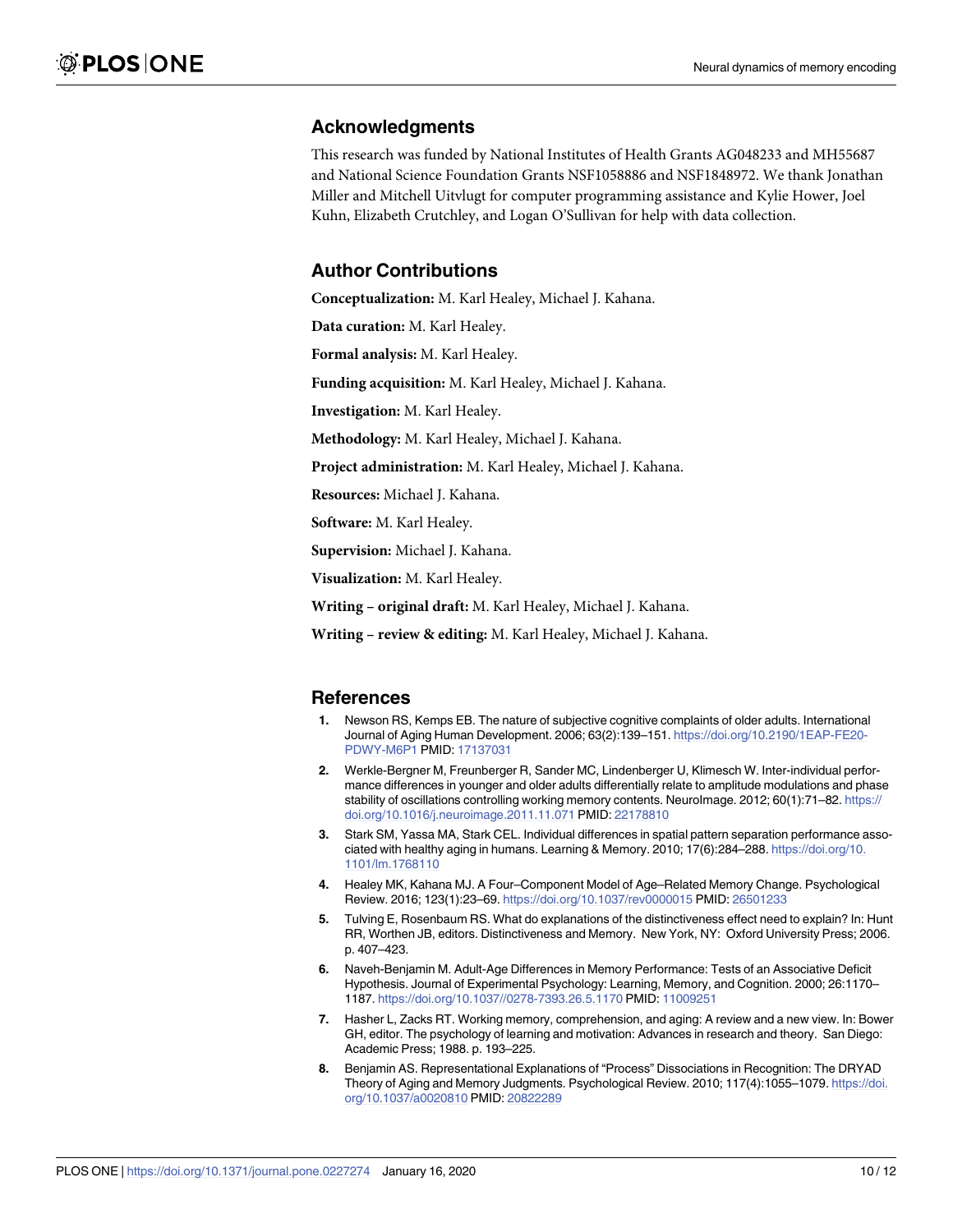- <span id="page-10-0"></span>**[9](#page-0-0).** Healey MK, Kahana MJ. Age-Related Changes in the Dynamics of Memory Encoding Processes Provide a Biomarker of Successful Aging. Submitted. Submitted;.
- **[10](#page-1-0).** Ward G, Maylor EA. Age-related deficits in free recall: The role of rehearsal. Quarterly Journal Of Experimental Psychology. 2005; 58A(1):98–119. <https://doi.org/10.1080/02724980443000223>
- **[11](#page-1-0).** Pergola G, Danet L, Pitel AL, Carlesimo GA, Segobin S, Pariente J, et al. The regulatory role of the human mediodorsal thalamus. Trends in cognitive sciences. 2018; 22(11):1011–1025. [https://doi.org/](https://doi.org/10.1016/j.tics.2018.08.006) [10.1016/j.tics.2018.08.006](https://doi.org/10.1016/j.tics.2018.08.006) PMID: [30236489](http://www.ncbi.nlm.nih.gov/pubmed/30236489)
- **[12](#page-1-0).** Katzman R, Brown T, Fuld P, Peck A, Schechter R, Schimmel H. Validation of a short Orientation-Memory-Concentration Test of cognitive impairment. The American Journal of Psychiatry. 1983; 140 (6):734–739. <https://doi.org/10.1176/ajp.140.6.734> PMID: [6846631](http://www.ncbi.nlm.nih.gov/pubmed/6846631)
- **[13](#page-2-0).** Steyvers M, Shiffrin RM, Nelson DL. Word association spaces for predicting semantic similarity effects in episodic memory. In: Healy AF, editor. Cognitive Psychology and its Applications: Festschrift in Honor of Lyle Bourne, Walter Kintsch, and Thomas Landauer. Washington, DC: American Psychological Association; 2004.
- **[14](#page-2-0).** Healey MK, Long NM, Kahana MJ. Contiguity in Episodic Memory. Psychonomic Bulletin & Review. 2019;.
- **[15](#page-2-0).** Bell AJ, Sejnowski TJ. An information-maximization approach to blind separation and blind deconvolution. Neural Computation. 1995; 7(6):1129–1159. <https://doi.org/10.1162/neco.1995.7.6.1129> PMID: [7584893](http://www.ncbi.nlm.nih.gov/pubmed/7584893)
- **[16](#page-2-0).** Nolan H, Whelan R, Reilly R. FASTER: fully automated statistical thresholding for EEG artifact rejection. Journal of neuroscience methods. 2010; 192(1):152–162. [https://doi.org/10.1016/j.jneumeth.2010.07.](https://doi.org/10.1016/j.jneumeth.2010.07.015) [015](https://doi.org/10.1016/j.jneumeth.2010.07.015) PMID: [20654646](http://www.ncbi.nlm.nih.gov/pubmed/20654646)
- **[17](#page-2-0).** Delorme A, Makeig S. EEGLAB: an open source toolbox for analysis of single-trial EEG dynamics. Journal of Neuroscience Methods. 2004; 134:9–21. <https://doi.org/10.1016/j.jneumeth.2003.10.009> PMID: [15102499](http://www.ncbi.nlm.nih.gov/pubmed/15102499)
- **[18](#page-3-0).** Onton J, Makeig S. Information-based modeling of event-related brain dynamics. Progress in brain research. 2006; 159:99–120. [https://doi.org/10.1016/S0079-6123\(06\)59007-7](https://doi.org/10.1016/S0079-6123(06)59007-7) PMID: [17071226](http://www.ncbi.nlm.nih.gov/pubmed/17071226)
- **[19](#page-3-0).** Long NM, Kahana MJ. Modulation of task demands suggests that semantic processing interferes with the formation of episodic associations. Journal of Experimental Psychology: Learning, Memory, and Cognition. 2017; 43(2):167–176. <https://doi.org/10.1037/xlm0000300> PMID: [27617775](http://www.ncbi.nlm.nih.gov/pubmed/27617775)
- **[20](#page-3-0).** Nyhus E, Curran T. Functional role of gamma and theta oscillations in episodic memory. Neuroscience & Biobehavioral Reviews. 2010; 34(7):1023–1035. <https://doi.org/10.1016/j.neubiorev.2009.12.014>
- **[21](#page-3-0).** Sederberg PB, Gauthier LV, Terushkin V, Miller JF, Barnathan JA, Kahana MJ. Oscillatory correlates of the primacy effect in episodic memory. NeuroImage. 2006; 32(3):1422–1431. [https://doi.org/10.1016/j.](https://doi.org/10.1016/j.neuroimage.2006.04.223) [neuroimage.2006.04.223](https://doi.org/10.1016/j.neuroimage.2006.04.223) PMID: [16814568](http://www.ncbi.nlm.nih.gov/pubmed/16814568)
- **[22](#page-5-0).** Weidemann CT, Mollison MV, Kahana MJ. Electrophysiological correlates of high-level perception during spatial navigation. Psychonomic Bulletin & Review. 2009; 16(2):313–319. [https://doi.org/10.3758/](https://doi.org/10.3758/PBR.16.2.313) [PBR.16.2.313](https://doi.org/10.3758/PBR.16.2.313)
- **[23](#page-5-0).** Curran T, Friedman W. ERP old/new effects at different retention intervals in recency discrimination tasks. 2004; 8:107–120.
- **[24](#page-5-0).** Kahana MJ, Howard MW, Zaromb F, Wingfield A. Age dissociates recency and lag recency effects in free recall. Journal of Experimental Psychology: Learning, Memory, and Cognition. 2002; 28:530–540. <https://doi.org/10.1037//0278-7393.28.3.530> PMID: [12018505](http://www.ncbi.nlm.nih.gov/pubmed/12018505)
- **25.** Wahlheim CN, Huff MJ. Age differences in the focus of retrieval: Evidence from dual-list free recall. Psychology and Aging. 2015; 30(4):768. <https://doi.org/10.1037/pag0000049> PMID: [26322551](http://www.ncbi.nlm.nih.gov/pubmed/26322551)
- **26.** Polyn SM, McCluey JD, Morton NW, Woolard AA, Luksik AS, Heckers S. Temporal context and the organisational impairment of memory search in schizophrenia. Cognitive neuropsychiatry. 2015; 20 (4):296–310. <https://doi.org/10.1080/13546805.2015.1031372> PMID: [25861879](http://www.ncbi.nlm.nih.gov/pubmed/25861879)
- **27.** Pajkossy P, Keresztes A, Racsmány M. The interplay of trait worry and trait anxiety in determining episodic retrieval: The role of cognitive control. The Quarterly Journal of Experimental Psychology. 2017; 70(11):2234–2250. <https://doi.org/10.1080/17470218.2016.1230142> PMID: [27603582](http://www.ncbi.nlm.nih.gov/pubmed/27603582)
- **28.** Gibson BS, Healey MK, Gondoli DM. Modeling the Effect of Attention-Deficit Hyperactivity Disorder on Episodic Memory. Journal of Abnormal Psychology. 2019;.
- **29.** Sahakyan L, Kwapil TR. Moving Beyond Summary Scores: Decomposing Free Recall Performance to Understand Episodic Memory Deficits in Schizotypy. Journal of Experimental Psychology: General. 2018;Advance online publication. <https://doi.org/10.1037/xge0000401>
- **30.** Healey MK, Crutchley P, Kahana MJ. Individual differences in memory search and their relation to intelligence. Journal of Experimental Psychology: General. 2014; 143(4):1553–1569. [https://doi.org/10.](https://doi.org/10.1037/a0036306) [1037/a0036306](https://doi.org/10.1037/a0036306)